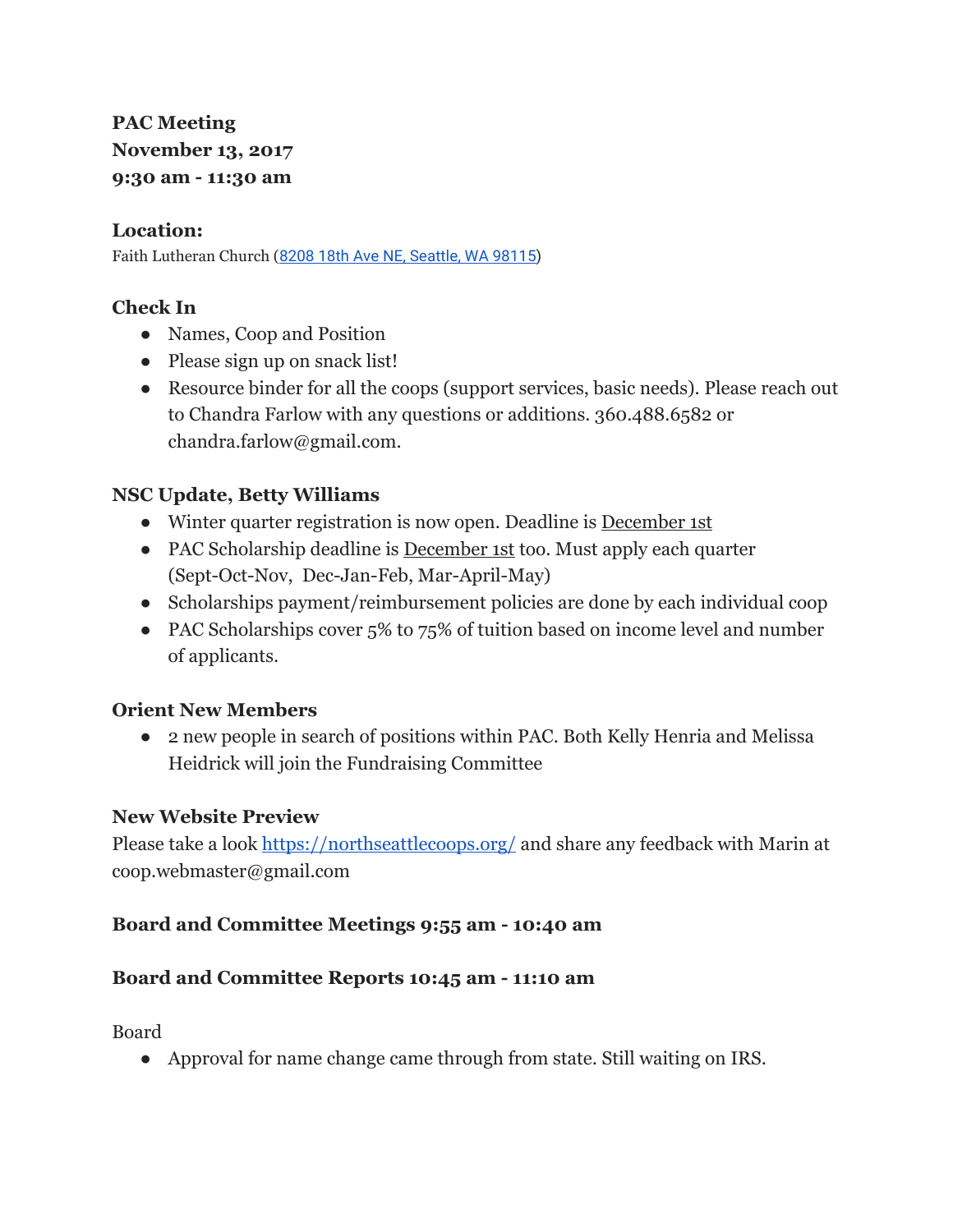- We should send out the request for PAC dues. Christina to send Max a list of all the school Treasurers.
- Started off with \$27,000 in scholarship fund. We give out \$11,000 and \$12,000 per quarter. This leaves about \$9000 in fundraising goals which is on the high end. Plan is to ask for donations from individual coops. This will be done my individual PAC Reps going back to their individual coops. \$100-\$1000?
- Motion and approval to give Communication an additional \$500 in budgeted funds to cover the Preschool Fair and the Website improvements from reserves.
- Approval for minutes from last month? Posted to Yahoo group and sent to Marin to post to website
- PAC created an account for Latina Symposium (May event) with about \$8000 in it. Max to check in with Jenny (bookkeeper) for a report.
- Barbara is asking New member contact from each Committee to help disseminate new member info. Please contact her if you are interested in helping (Barbara Alfeo balfeo@outlook.com)

Communications

- Newsletter to come out by Thanksgiving. Please forward on and print/post for your coop!
- Facebook going to be more active
- Preschool Preview Fair at Shoreline Community College on January 20th 10am 1pm. Need Volunteers from Coops (contact Marina Hudgen Marinahudgens@yahoo.com)! Brochures from individual Coops if you want to them to share info by December 11th.
- Meeitng with Diversity committee next meeting to add better language to the Newsletter/marketing materials
- New Website! Woot!

## Diversity

• Open to working with other committees to spread diversity

#### Education

- Setting up for event tonight!
- **November 13th Speaker :** Anoo Padte: Choosing the Right Elementary School **Time/Location:** 7-8:30pm Faith Lutheran Church (downstairs in Social

Hall)

● Target dates for the next two lectures are Feb 12th and April 2nd NOT CONFIRMED!!!!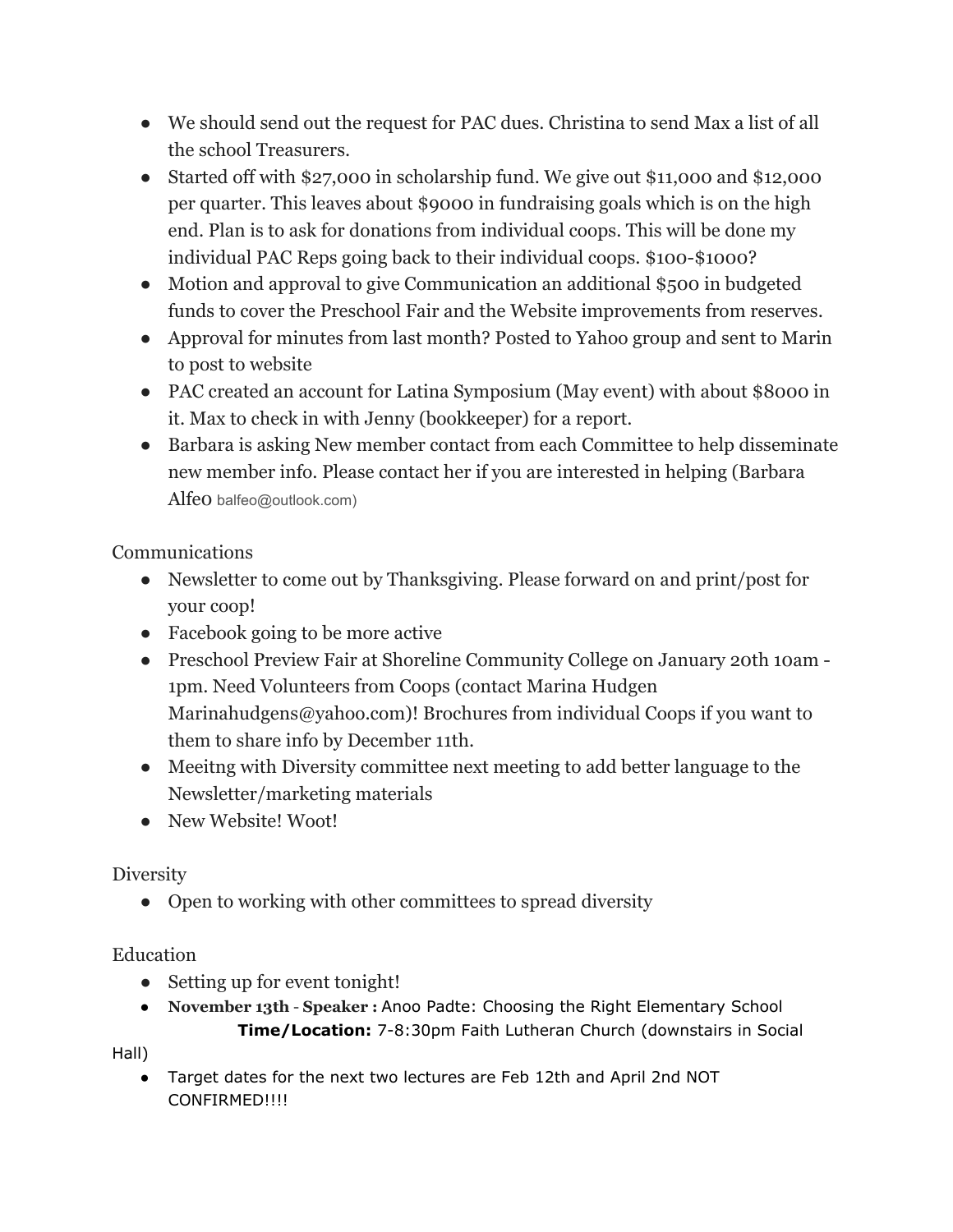Fundraising

- $\bullet$  Annual raffle: 20-25 items in the spring
	- Please reach out with raffle prizes or connections to local businesses for donations (Contact Karen Aiken [karenbrauer@gmail.com](mailto:karenbrauer@gmail.com))
	- Each PAC member has a 20 ticket responsible
- Bake sales at the lectures and Open Registration
- Don't Forget! NSCC coop website: Link to **Amazon shop** is in the left margins of page <http://coops.northseattle.edu/index.html>

Registration

- PC Training complete
- PC Handbook and PAC Handbook going out

Scholarship

● Lots of late applications put us over budget. All PAC members to go back to individual Coops asking for additional donations.

#### **PAC Links:**

**Speakers**: <http://coops.northseattle.edu/speakers/speakers.html>

**New website (link Maren sent out for us to check out):** [www.northseattlecoops.org](http://www.northseattlecoops.org/)

#### **Other PAC Dates:**

**November 13th** - **Speaker :** Anoo Padte: Choosing the Right Elementary School **Time/Location:** 7-8:30pm Faith Lutheran Church

#### **Open Registration event is Saturday March 3rd**

#### **Next Meetings:**

**December 11 th** – Monday, 9:30am at Faith Lutheran Church

**January 8 th** – Monday, 9:30am at Faith Lutheran Church

**February 12 th** – Monday, 9:30am at Faith Lutheran Church

**March 12 th** – Monday, 9:30am at Faith Lutheran Church

**\* April 2 nd** – Monday, 9:30am at Faith Lutheran Church

**\* May 21 st** – Monday, 9:30am at Faith Lutheran Church